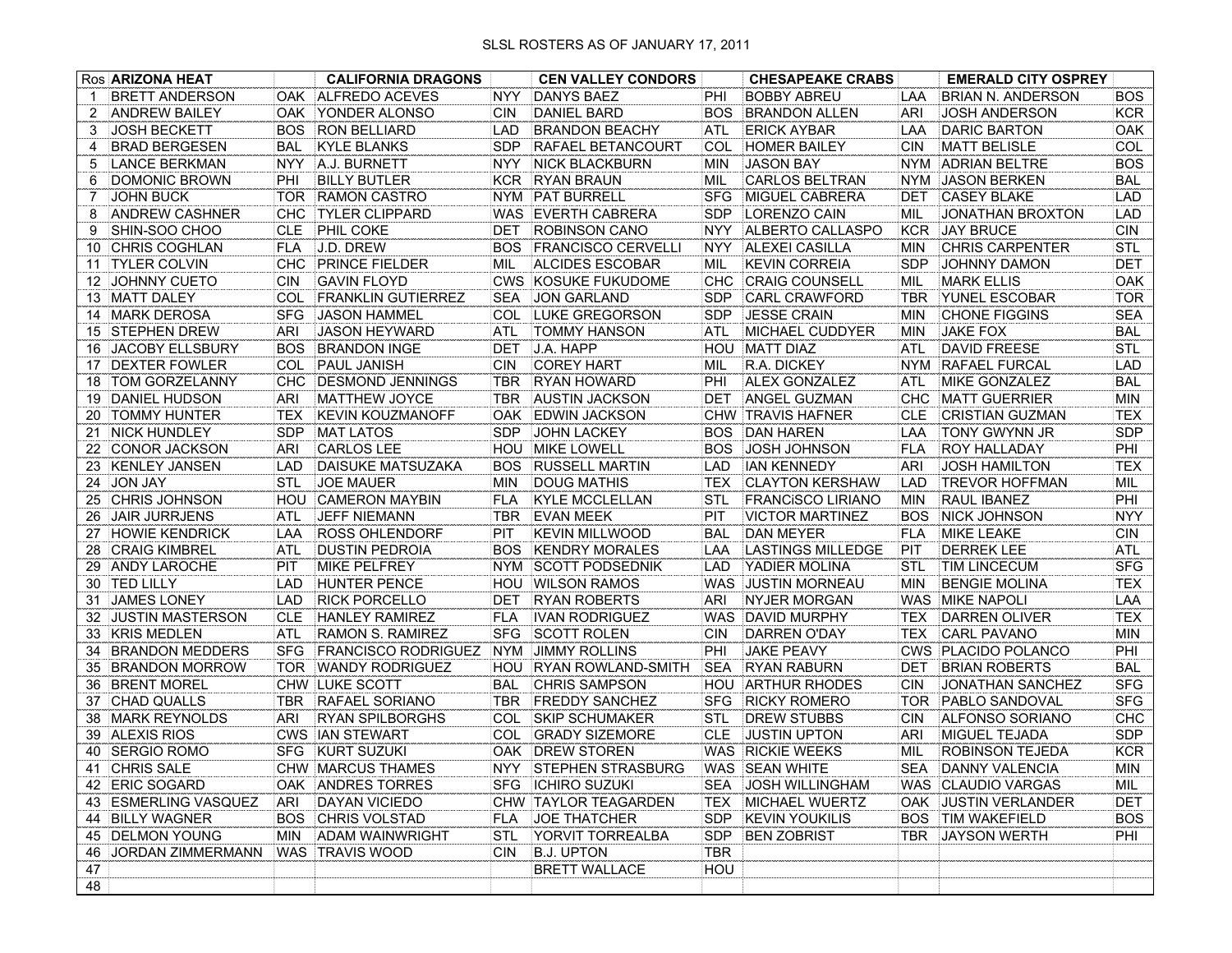| Ros | <b>GALAPAGOS TORTOISES</b> |            | <b>JACKSON HOLE GUIDES</b> |            | <b>MALIBU WAVE</b>       |            | <b>NEW YORK KNIGHTS</b>  | <b>ST. GEORGE SUNRAYS</b>            |            |
|-----|----------------------------|------------|----------------------------|------------|--------------------------|------------|--------------------------|--------------------------------------|------------|
|     | PEDRO ALVAREZ              | PIT        | <b>JASON BARTLETT</b>      | TBR        | <b>GRANT BALFOUR</b>     | TBR        | <b>JEREMY AFFELDT</b>    | <b>SFG MIKE ADAMS</b>                | <b>SDP</b> |
| 2   | <b>WILLIE AYBAR</b>        | <b>TBR</b> | <b>JULIO BORBON</b>        | TEX        | <b>HEATH BELL</b>        | <b>SDP</b> | <b>MIKE AVILES</b>       | KCR ALEX AVILA                       | <b>DET</b> |
| 3   | <b>JOAQUIN BENOIT</b>      | TBR        | <b>REID BRIGNAC</b>        | TBR        | <b>KYLE BLANKS</b>       | <b>SDP</b> | <b>BURKE BADENHOP</b>    | <b>FLA ERIK BEDARD</b>               | <b>SEA</b> |
| 4   | <b>WILSON BETEMIT</b>      | <b>KCR</b> | <b>CLAY BUCHHOLZ</b>       | BOS.       | <b>DALLAS BRADEN</b>     | 0AK        | <b>JOSE BAUTISTA</b>     | TOR CHAD BILLINGSLEY                 | LAD        |
| 5   | <b>MILTON BRADLEY</b>      | <b>SEA</b> | MIKE CAMERON               | BOS.       | <b>RUSSELL BRANYAN</b>   | <b>SEA</b> | MICHAEL BOURN            | <b>HOU HENRY BLANCO</b>              | <b>NYM</b> |
| 6   | <b>MARLON BYRD</b>         | CHC        | <b>JAMEY CARROLL</b>       | <b>LAD</b> | <b>SEAN BURNETT</b>      | <b>WAS</b> | <b>MADISON BUMGARNER</b> | <b>SFG ASDRUBAL CABRERA</b>          | <b>CLE</b> |
| 7   | <b>MATT CAIN</b>           | <b>SFG</b> | <b>CHRIS V. CARTER</b>     | <b>OAK</b> | <b>FAUSTO CARMONA</b>    | <b>CLE</b> | <b>MELKY CABRERA</b>     | NYY KIKO CALERO                      | <b>FLA</b> |
| 8   | <b>RAJAI DAVIS</b>         | OAK.       | <b>STARLIN CASTRO</b>      | СНС        | <b>AROLDIS CHAPMAN</b>   | <b>CIN</b> | <b>TREVOR CAHILL</b>     | OAK JORGE CANTU                      | <b>TEX</b> |
| 9   | <b>WADE DAVIS</b>          | TBR        | <b>HANK CONGER</b>         | LAA        | <b>FRANCISCO CORDERO</b> | <b>CIN</b> | <b>DAVID DEJESUS</b>     | <b>KCR JOBA CHAMBERLAIN</b>          | <b>NYY</b> |
| 10  | <b>SCOTT DOWNS</b>         | <b>TOR</b> | NELSON CRUZ                | <b>TEX</b> | <b>BLAKE DEWITT</b>      | <b>CHC</b> | <b>SCOTT FELDMAN</b>     | <b>TEX</b><br><b>MANUEL CORPAS</b>   | COL        |
| 11  | <b>ANDRE ETHIER</b>        | LAD        | <b>JOHN DANKS</b>          |            | <b>CWS JIM EDMONDS</b>   | <b>CIN</b> | <b>FREDDY FREEMAN</b>    | <b>RYAN DOUMIT</b><br>ATL            | <b>PIT</b> |
|     | 12 MATT GARZA              | <b>TBR</b> | <b>RYAN DEMPSTER</b>       | <b>CHC</b> | DANNY ESPINOSA           | <b>WAS</b> | JONNY GOMES              | <b>ADAM DUNN</b><br><b>CIN</b>       | <b>WAS</b> |
|     | 13 CARLOS GONZALEZ         | COL        | <b>IAN DESMOND</b>         |            | WAS JESUS FLORES         | <b>WAS</b> | <b>VLADIMIR GUERRERO</b> | <b>ERNESTO FRIERI</b><br>LAA         | <b>SDP</b> |
| 14  | <b>CHASE HEADLEY</b>       | <b>SDP</b> | <b>BRIAN DEUNSING</b>      | <b>MIN</b> | <b>BRETT GARDNER</b>     | <b>NYY</b> | <b>BILL HALL</b>         | YOVANI GALLARDO<br><b>BOS</b>        | MIL        |
|     | 15 LUKE HOCHEVAR           | KCR        | <b>KYLE DRABEK</b>         | <b>TOR</b> | <b>ZACH GREINKE</b>      | <b>KCR</b> | JEREMY HELLICKSON        | <b>TBR</b><br><b>CHAD GAUDIN</b>     | OAK        |
|     | 16 PHILIP HUGHES           | <b>NYY</b> | NEFTALI FELIZ              | TEX        | <b>SCOTT HAIRSTON</b>    | <b>SDP</b> | <b>TRAVIS ISHIKAWA</b>   | <b>SFG</b><br><b>CURT GRANDERSON</b> | <b>NYY</b> |
| 17  | <b>MAICER IZTURIS</b>      | LAA        | <b>RYAN FRANKLIN</b>       | <b>STL</b> | <b>COLE HAMELS</b>       | PHI        | <b>REED JOHNSON</b>      | <b>CHC RICH HARDEN</b>               | <b>TEX</b> |
| 18  | <b>KELLY JOHNSON</b>       | ARI        | <b>RYAN GARKO</b>          | <b>TEX</b> | <b>BRAD HAWPE</b>        | <b>TBR</b> | <b>FELIPE LOPEZ</b>      | <b>FELIX HERNANDEZ</b><br>MIL        | <b>SEA</b> |
| 19  | ADAM JONES                 | <b>BAL</b> | ALBERTO GONZALEZ           |            | WAS BLAKE HAWKSWORTH     | <b>SDP</b> | <b>FERNANDO MARTINEZ</b> | NYM MATT HOLLIDAY                    | <b>STL</b> |
|     | 20 RYAN KALISH             | <b>BOS</b> | <b>ALEX GORDON</b>         | <b>KCR</b> | <b>OMAR INFANTE</b>      | ATL        | <b>NICK MASSET</b>       | <b>CIN</b><br>J.P. HOWELL            | <b>TBR</b> |
| 21  | <b>JASON KUBEL</b>         | <b>MIN</b> | <b>RAMON HERNANDEZ</b>     | CIN        | AKINORI IWAMURA          | <b>OAK</b> | <b>BRIAN MCCANN</b>      | <b>ORLANDO HUDSON</b><br><b>ATL</b>  | <b>MIN</b> |
| 22  | <b>HONG-CHIH KUO</b>       | <b>LAD</b> | <b>AARON HILL</b>          | <b>TOR</b> | <b>JOHN JASO</b>         | <b>TBR</b> | <b>JAKE MCGEE</b>        | JIM JOHNSON<br><b>TBR</b>            | <b>BAL</b> |
| 23  | <b>GERALD LAIRD</b>        | DET        | <b>AUBREY HUFF</b>         | <b>SFG</b> | UBALDO JIMENEZ           | COL        | **BRAD MILLS             | TOR GARRETT JONES                    | PIT        |
| 24  | <b>MATT LAPORTA</b>        | <b>CLE</b> | <b>CHRIS IANNETTA</b>      | COL        | <b>CHIPPER JONES</b>     | ATL        | <b>MIKE MINOR</b>        | <b>ATL</b><br><b>MATT KEMP</b>       | <b>LAD</b> |
|     | 25 JON LESTER              | <b>BOS</b> | <b>EVAN LONGORIA</b>       | TBR        | <b>GABE KAPLER</b>       | <b>TBR</b> | <b>IMITCH MORELAND</b>   | <b>TEX</b><br><b>MICHAEL KIRKMAN</b> | <b>TEX</b> |
|     | 26 FRED LEWIS              | <b>TOR</b> | JOSE LOPEZ                 | <b>SEA</b> | <b>ADAM KENNEDY</b>      | <b>WAS</b> | <b>DAVID ORTIZ</b>       | <b>BOS JENSEN LEWIS</b>              | <b>CLE</b> |
| 27  | <b>JED LOWRIE</b>          | <b>BOS</b> | <b>RYAN MADSON</b>         | PHI        | <b>JEFF KEPPINGER</b>    | HOU        | <b>LYLE OVERBAY</b>      | TOR ADAM LIND                        | <b>TOR</b> |
|     | 28 CARLOS MARMOL           | CHC        | <b>NICK MARKAKIS</b>       | <b>BAL</b> | <b>PAUL KONERKO</b>      |            | <b>CWS MATT PALMER</b>   | <b>HIDEKI MATSUI</b><br>LAA          | LAA        |
| 29  | <b>JAMES MCDONALD</b>      | PIT        | <b>SEAN MARSHALL</b>       | <b>CHC</b> | <b>ANDREW MCCUTCHEN</b>  | PIT        | RONNY PAULINO            | DARNELL MCDONALD<br><b>FLA</b>       | <b>BOS</b> |
|     | 30 CASEY MCGEHEE           | MIL        | <b>VIN MAZZARO</b>         | <b>OAK</b> | <b>CARLOS PENA</b>       | <b>TBR</b> | <b>CLIFF PENNINGTON</b>  | OAK LOGAN MORRISON                   | FLA        |
| 31  | <b>JOEL PERALTA</b>        | <b>WAS</b> | <b>RICKY NOLASCO</b>       | <b>FLA</b> | <b>JUAN PIERRE</b>       |            | <b>CWS ANDY PETTITTE</b> | NYY MIGUEL OLIVO                     | COL        |
|     | 32 FELIX PIE               | <b>BAL</b> | <b>LEO NUNEZ</b>           | <b>FLA</b> | A.J. PIERZYNSKI          |            | <b>CWS MARTIN PRADO</b>  | JOSH OUTMAN<br>ATL                   | <b>OAK</b> |
|     | 33 BUSTER POSEY            | <b>SFG</b> | <b>BRAYAN PENA</b>         | <b>KCR</b> | <b>JOEL PINIERO</b>      | <b>STL</b> | <b>JOSE REYES</b>        | NYM VICENTE PADILLA                  | LAD        |
|     | 34 DAVID PRICE             | <b>TBR</b> | <b>CHRIS PEREZ</b>         | <b>CLE</b> | <b>BEN REVERE</b>        | <b>MIN</b> | <b>CODY ROSS</b>         | <b>BRAD PENNY</b><br>FLA.            | <b>STL</b> |
|     | 35 ALEXEI RAMIREZ          | <b>CWS</b> | <b>ALBERT PUJOLS</b>       | <b>STL</b> | <b>DAVID ROSS</b>        | ATL        | <b>MICHAEL SAUNDERS</b>  | SEA J.J. PUTZ                        | <b>CWS</b> |
|     | 36 ARAMIS RAMIREZ          | <b>CHC</b> | <b>COLBY RASMUS</b>        | <b>STL</b> | <b>ANIBAL SANCHEZ</b>    | <b>FLA</b> | <b>JUSTIN SMOAK</b>      | <b>SEA CARLOS QUENTIN</b>            | <b>CWS</b> |
| 37  | <b>CARLOS RUIZ</b>         | PHI        | <b>BRIAN SANCHES</b>       | <b>FLA</b> | <b>MARCO SCUTARO</b>     | <b>BOS</b> | <b>TRAVIS SNIDER</b>     | TOR JON RAUCH                        | <b>MIN</b> |
| 38  | <b>RAMON SANTIAGO</b>      | <b>DET</b> | <b>ALEX SANABIA</b>        | FLA        | <b>KELLY SHOPPACH</b>    | <b>CLE</b> | JOAKIM SORIA             | KCR ALEX RODRIGUEZ                   | <b>NYY</b> |
| 39  | <b>JAMES SHIELDS</b>       | <b>TBR</b> | <b>GABY SANCHEZ</b>        | FLA        | <b>SETH SMITH</b>        | <b>COL</b> | <b>RYAN SWEENEY</b>      | OAK MAX SCHERZER                     | <b>DET</b> |
|     | 40 MIKE STANTON            | <b>FLA</b> | <b>ERVIN SANTANA</b>       | LAA        | <b>GEOVANY SOTO</b>      |            | CHC MARK TEAHEN          | KCR CHRIS SNYDER                     | PIT        |
|     | 41 MARK TEIXEIRA           |            | NYY JOHAN SANTANA          |            | NYM JUAN URIBE           |            | SGF RYAN THERIOT         | CHC TROY TULOWITZKI                  | COL        |
|     | 42 JIM THOME               | MIN        | <b>CARLOS SILVA</b>        |            | SEA WILL VENABLE         | SDP.       | <b>CHRIS TILLMAN</b>     | <b>BAL JOSE VALVERDE</b>             | <b>DET</b> |
|     | 43 VERNON WELLS            |            | TOR KEVIN SLOWEY           | MIN        | <b>BRIAN WILSON</b>      | <b>SFG</b> | KOJI UEHARA              | <b>BAL JONNY VENTERS</b>             | ATL        |
|     | 44 MATT WIETERS            | BAL        | <b>MATT THORNTON</b>       |            | CWS CARLOS ZAMBRANO      | CHC        | <b>DAN UGGLA</b>         | FLA NEIL WALKER                      | PIT        |
|     | 45 RANDY WOLF              | MIL        | <b>EDINSON VOLQUEZ</b>     | CIN        | <b>RYAN ZIMMERMAN</b>    |            | WAS JASON VARGAS         | <b>SEA TY WIGGINTON</b>              | BAL        |
| 46  |                            |            | <b>RANDY WINN</b>          | <b>STL</b> |                          |            | <b>OMAR VIZQUEL</b>      | TEX CJ WILSON                        | <b>TEX</b> |
| 47  |                            |            | <b>JOEL ZUMAYA</b>         | <b>DET</b> |                          |            | JARROD WASHBURN          | DET CHRIS B. YOUNG                   | ARI        |
| 48  |                            |            |                            |            |                          |            | <b>BARRY ZITO</b>        | <b>SFG</b>                           |            |